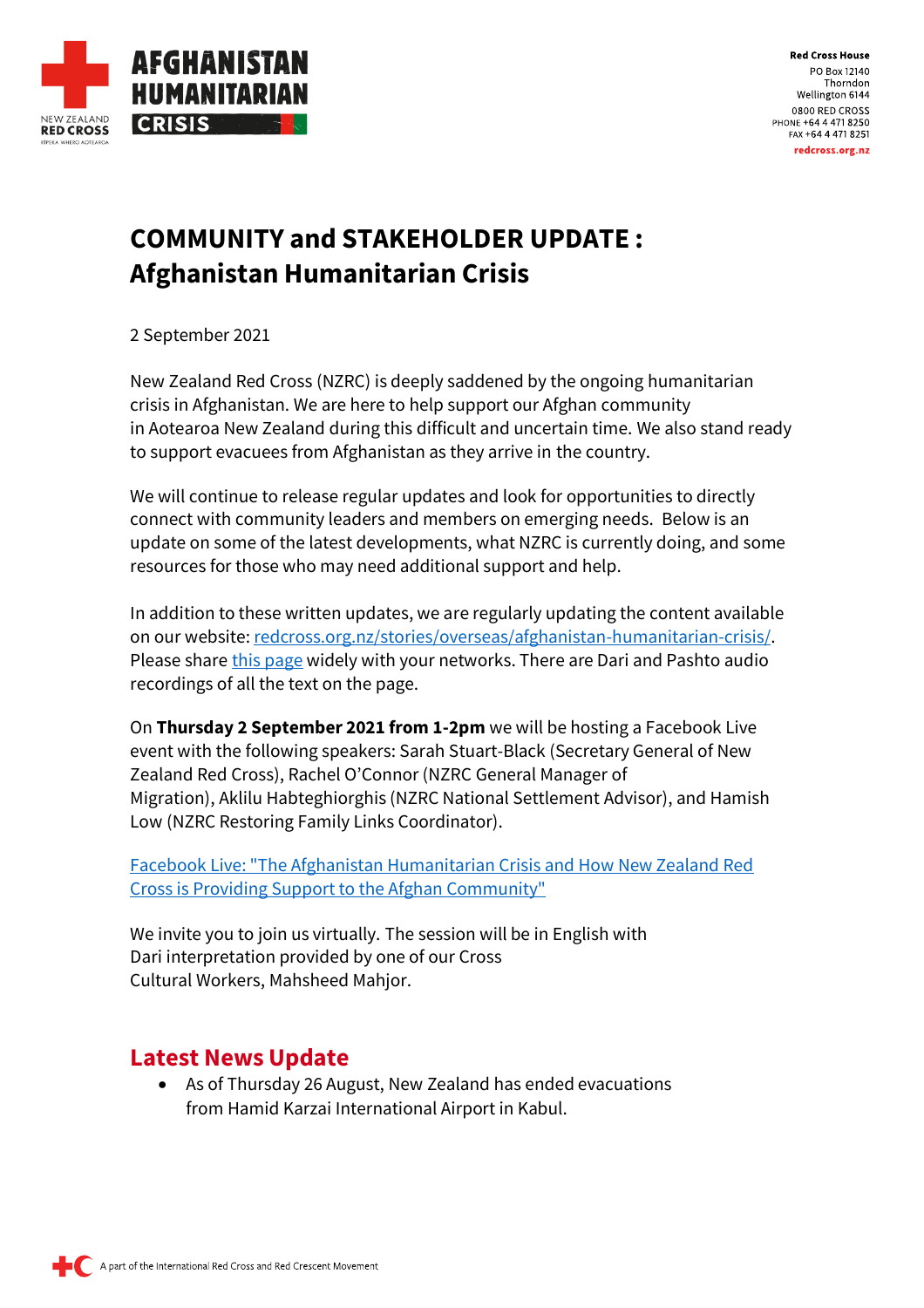

- 390 people including New Zealand citizens, permanent residents and visa holders – including interpreters and those working with government agencies – have been evacuated from Afghanistan in the past two weeks.
- While many of these evacuees have arrived in New Zealand, some have not yet made it into the country so exact numbers on the different categories are not yet known.
- The government has said they will work with international partners for ongoing efforts to extract remaining people with a connection to New Zealand when possible.

### **What New Zealand Red Cross is doing**

#### 1. **Support for Evacuees**:

On 29 August, New Zealand Red Cross was asked by Immigration New Zealand to provide clothing and other essential items to help support arriving evacuees. Clothing and other items were sourced from our Red Cross stores and delivered to MIQ facilities and Mangere Refugee Resettlement Centre under strict COVID-19 Alert Level 4 guidelines.

We were heartened by the overwhelming community response to support the new arrivals into Aotearoa New Zealand over the weekend. Offers of support included culturally appropriate clothing, toys and activities for children, household items, and food. Afghan community members also made contact to help with translation and interpretation services.

The generosity and kindness from the Auckland and Waikato communities were incredible. While no further donations are needed at this time, we will post updates on our website and contact communities if and when further support is requested.

#### 2. **Restoring Family Links (RFL)**:

#### **If contact has been lost with family members in Afghanistan**

Families abroad may have difficulties maintaining contact with their families in Afghanistan.

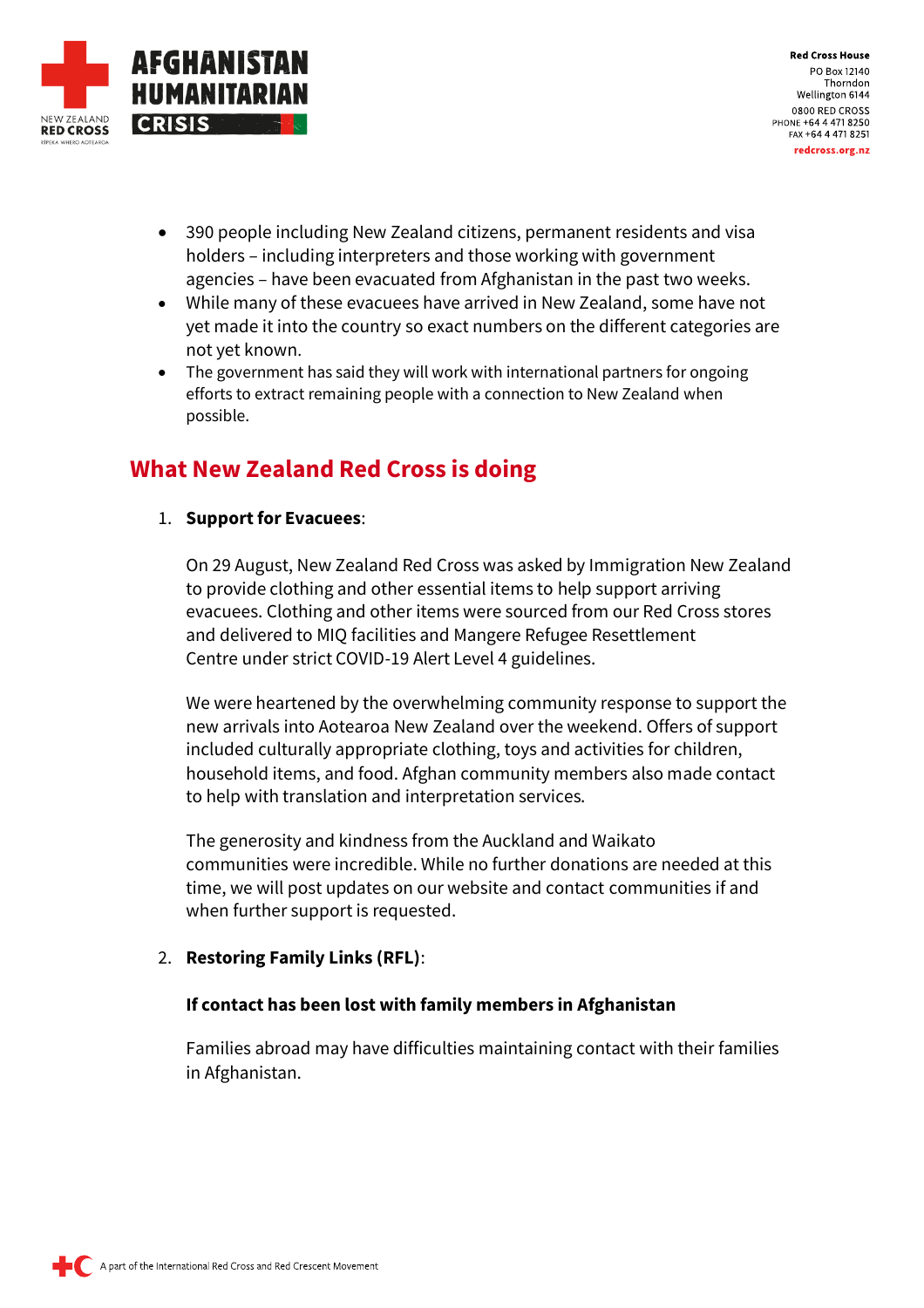

If you are in New Zealand and have lost contact with family in Afghanistan, we may be able to help you. Despite the uncertainty of the situation the New Zealand Red Cross Restoring Family Links service is working with the International Committee of the Red Cross (ICRC) in Kabul to find missing family.

Please contact the Restoring Family Links team via [the online form](https://www.redcross.org.nz/what-we-do/in-new-zealand/restoring-family-links/international-tracing/) or by emailing [familylinks@redcross.org.nz](mailto:familylinks@redcross.org.nz) and we will call back as soon as possible.

- You must be residing in New Zealand to lodge a tracing case with New Zealand Red Cross.
- Our service is free of charge and confidential. We can provide an interpreter at no cost.
- We support people of all genders, faiths and ethnicities.

If you are in contact with your family in Afghanistan please discuss alternative means of contact in the event it is not possible to make contact through usual means.

**Please note: We are unable to assist with visa applications or to advocate directly to Immigration New Zealand for permission to bring family members to New Zealand. Please do not send us sensitive personal information and documentation unless advised.**

#### 3. **Afghanistan Appeal**:

NZRC has set up a special appeal. Donations collected from the appeal will go to where the need is greatest, whether that be here at home helping Afghan evacuees settle into Aotearoa New Zealand, or on the ground in Afghanistan where the International Committee of the Red Cross (ICRC) is assisting the wounded and disabled, helping detainees maintain contact with their families, supporting hospitals, preventing violations of International Humanitarian Law (IHL) and supporting the Afghan Red Crescent.

For more information or to donate visit: [redcross.org.nz/donate/afghanistan](http://redcross.org.nz/donate/afghanistan-humanitarian-crisis/)[humanitarian-crisis/](http://redcross.org.nz/donate/afghanistan-humanitarian-crisis/)